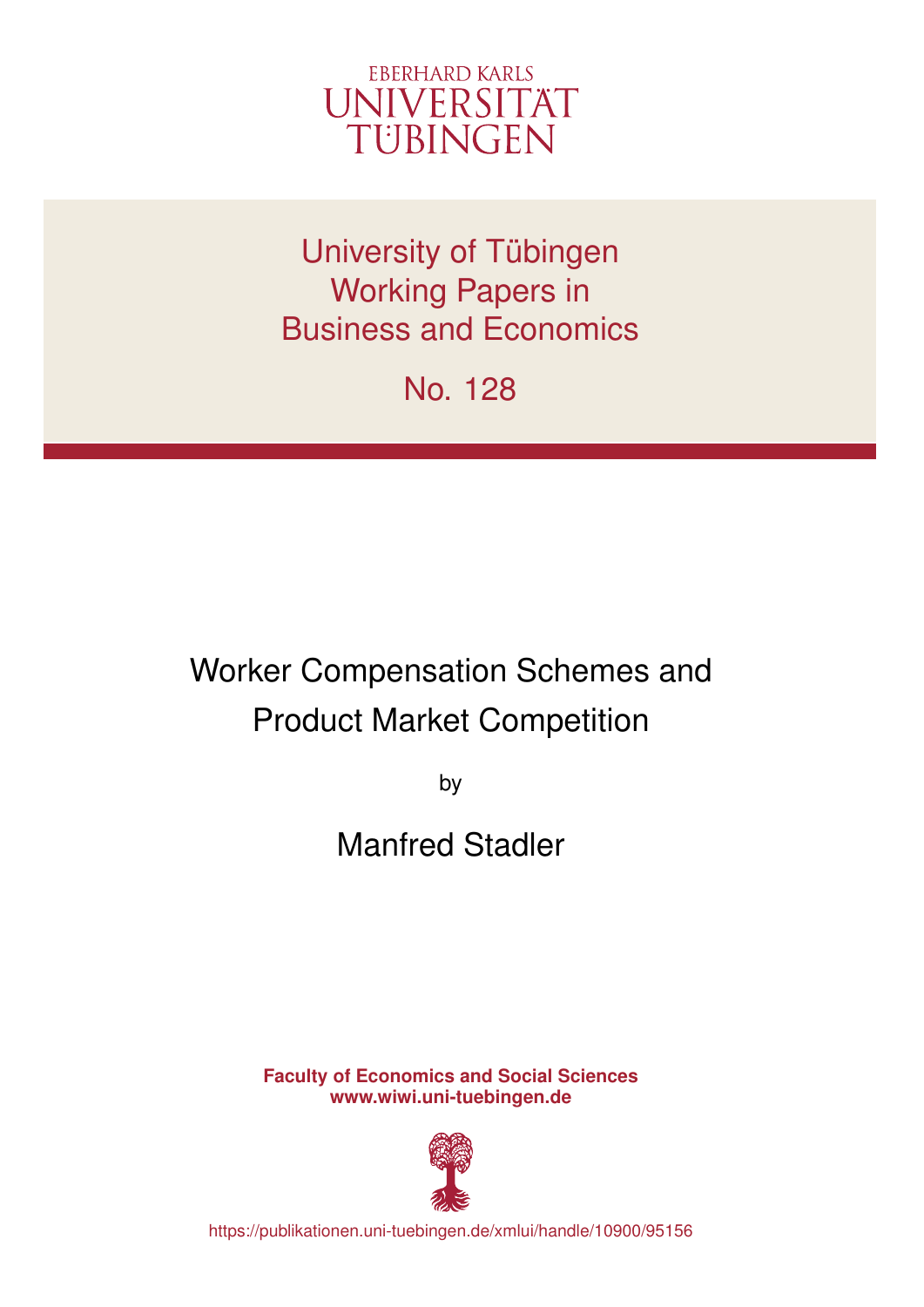## **Worker Compensation Schemes and Product Market Competition**

Manfred Stadler<sup>∗</sup>

January 2020

#### **Abstract**

We analyze product market competition between firm owners where the risk-neutral workers decide on their efforts and, thereby, on the output levels. Various worker compensation schemes are compared: a piece-rate compensation scheme as a benchmark when workers' output performance is verifiable, and a contest-based as well as a tournament-based compensation scheme when it is only verifiable who the best performing worker is. According to optimal designs, all the considered compensation contracts lead to an equal market outcome. Therefore, it depends decisively on the relative costs of organizing a monitoring device, a contest, or a tournament whether the one or the other compensation scheme should be implemented.

Keywords: Worker compensation schemes, piece rates, contests, tournaments, product market competition

JEL Classification: C72, L22, M52

<sup>∗</sup> University of Tübingen, Department of Economics, Nauklerstr. 47, D-72074 Tübingen, Germany. e-mail: manfred.stadler@uni-tuebingen.de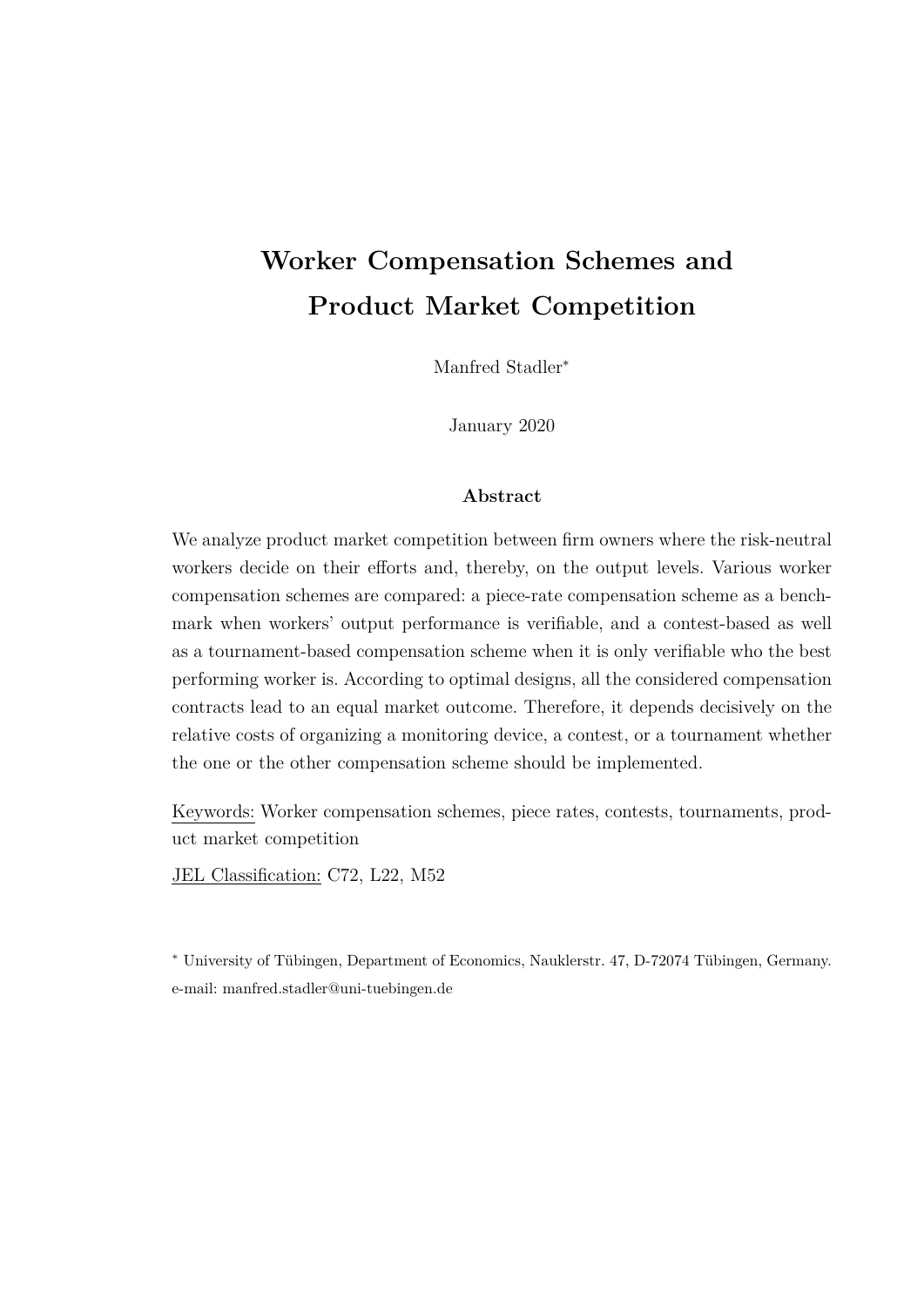## **1 Introduction**

Standard principal-agent models, as discussed in business economics, usually concentrate on a firm's internal organization and analyze compensation contracts between a single principal, a firm owner or a manager, and one or more agents, the workers. In industrial economics, compensation contracts are studied in terms of strategic delegation and competition. However, in contrast to the standard principal-agent models, the agents are usually managers not workers. Güth, Pull and Stadler (2011, 2015) and Stadler and Pull (2015) combined these two strands of literature and analyzed the design of piece-rate and contest-based compensation contracts for workers when the firms compete in a heterogeneous product market. This enabled the authors to extend the business economics models on the one hand and to enrich the industrial economics models on the other hand.

The present paper follows this approach and considers competing firms, each consisting of one owner and several workers who decide on effort levels anticipating how these decisions affect their effort costs. We simplify the setting by assuming a homogeneous product market but complement the former analyses by also studying tournament-based compensation schemes. While piece rates are based on workers' verifiable output performance, contest-based and tournament-based compensation schemes can be implemented even if worker output is not verifiable. In order to implement such compensation schemes, owners only need information on the workers' relative performance. Our study shows that, in case of risk-neutral agents, the market outcome of piece-rate compensation can be reproduced by contest-based as well as by tournament-based compensation schemes. Therefore, it depends decisively on the relative costs of organizing a monitoring device, a contest, or a tournament whether the one or the other compensation scheme should be implemented.

The paper is organized as follows: In Section 2 we analyze piece-rate compensation schemes as a benchmark. In Section 3, we consider contest-based compensation schemes, in Section 4 tournament-based compensation schemes. Section 5 concludes the paper.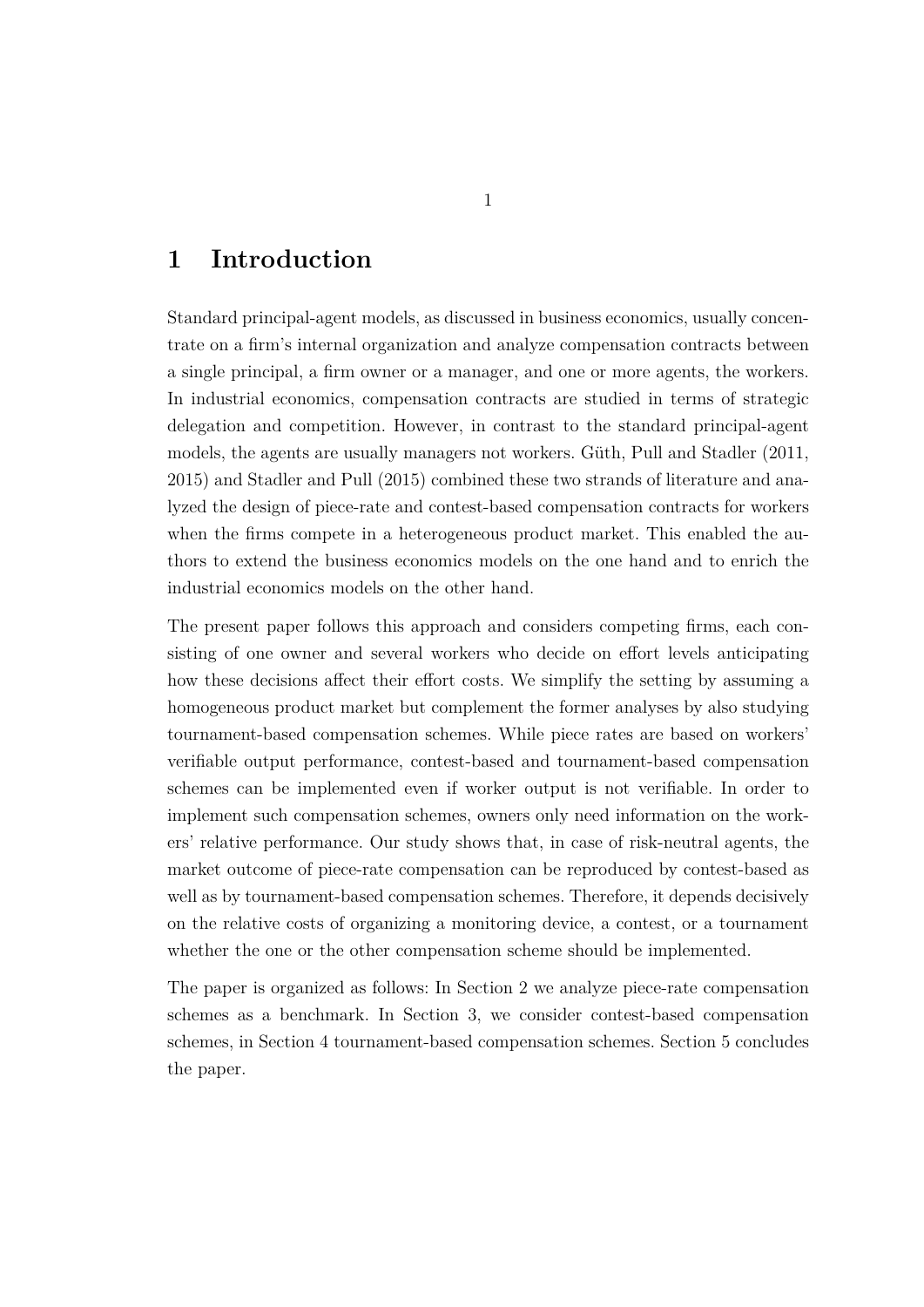#### **2 Piece-Rate Compensation**

We adopt a simplified setting of Stadler and Pull  $(2015)$  and consider a homogeneous product market with two firms  $i = 1, 2$ . The inverse market demand function reads<sup>1</sup>

$$
p = 1 - q_i - q_j , \quad i, j = 1, 2, i \neq j .
$$

The single input factor of production is the effort  $e_{i,k}$  of workers  $k = 1, ..., n_i$  in firms  $i = 1, 2$ , where the effort-cost function is assumed to be quadratic,  $c(e_{i,k}) = e_{i,k}^2/2$ . The output of firm *i* is a linear aggregation of the worker effort levels and amounts to  $q_i = \sum_{k=1}^{n_i} e_{i,k}$ .

Each firm consists of one owner and  $n_i$  workers. The piece-rate compensation game  $(P)$  has two stages. In the first stage, owners  $i = 1, 2$  simultaneously offer observable and irreversible piece-rate contracts  $\Gamma_i = f_i + w_i e_{i,k}$  to their workers, specifying the fixed (positive or negative) salaries  $f_i$  and the piece rates  $w_i$  per output unit. Workers are awarded according to these contracts and suffer from the effort costs of production. They realize the net utilities

$$
U_{i,k}(e_{i,k}) = f_i + w_i e_{i,k} - e_{i,k}^2/2 \ , \quad i = 1, 2, k = 1, ..., n_i \ . \tag{1}
$$

In the second stage of the game, workers maximize their net utilities (1) with respect to their efforts  $e_{i,k}$ . The first-order conditions imply

$$
e_{i,k}^* = e_i^* = w_i \tag{2}
$$

for all workers  $k = 1, ..., n_i$  employed by firms  $i = 1, 2$ . This gives the net utilities  $U_{i,k}(e_i^*) = f_i + w_i^2/2$ . When the reservation utilities, resulting from compensationcontract offers in other markets or from unemployment benefits, are given by  $\overline{U}$ , owners will pay the lowest feasible salaries  $f_i = \overline{U} - w_i^2/2$ .

<sup>&</sup>lt;sup>1</sup>The inverse market demand function can be derived from the consumers' quasi-linear quadratic utility function  $W(q_0, q_1, q_2) = q_0 + q_1 + q_2 - (q_1^2 + q_2^2)^2/2$ , where the quantities  $q_1$  and  $q_2$  are offered by the firms  $i = 1, 2$ , respectively, and  $q_0$  is the quantity of the numéraire good.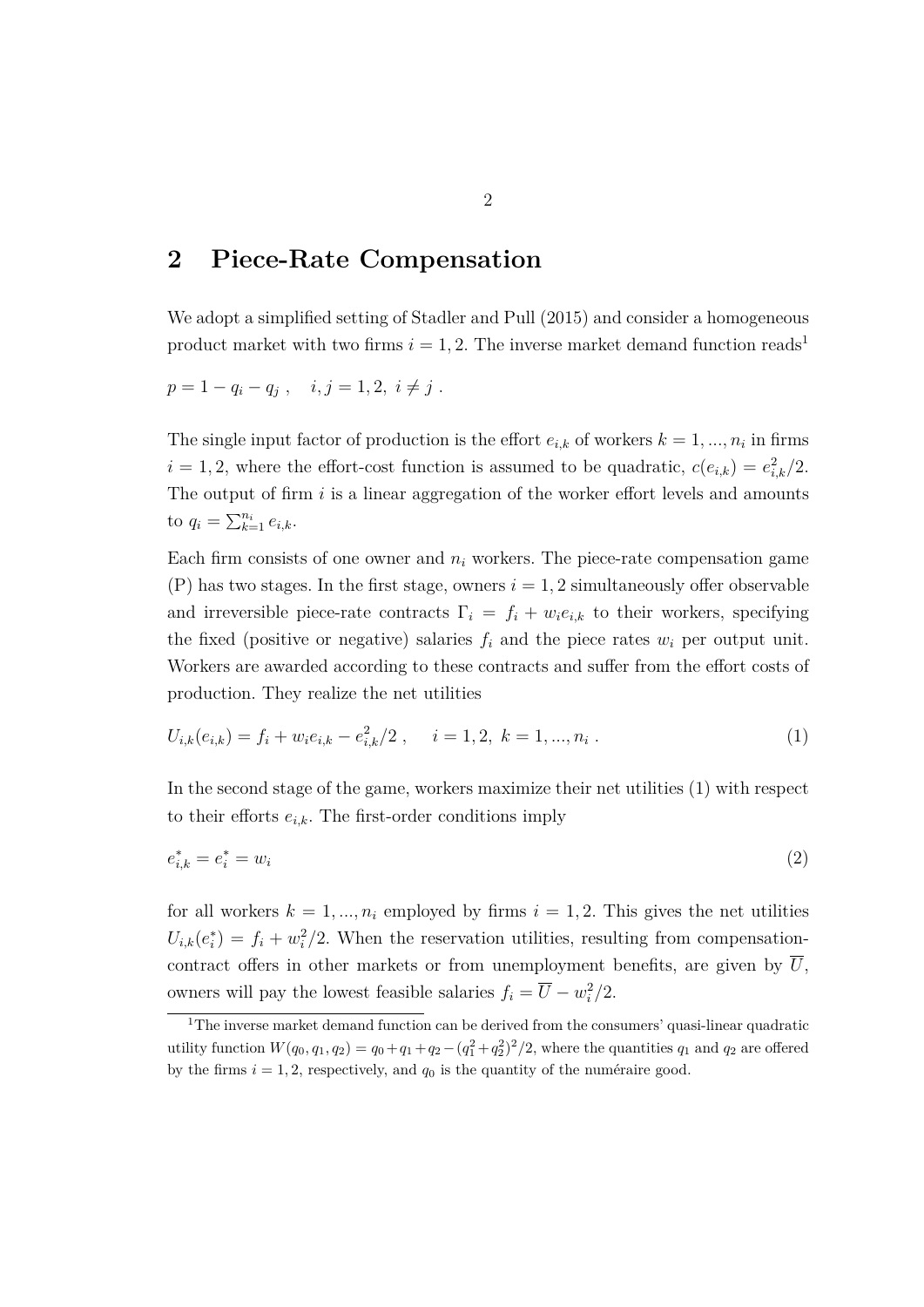This leads to the firm owners' profits

$$
\pi_i(w_i, w_j, n_i, n_j) = (1 - q_i - q_j - w_i)q_i - n_i f_i
$$
  
=  $(1 - n_i e_i^* - n_j e_j^* - w_i) n_i e_i^* - n_i f_i$   
=  $[1 - (n_i + 1/2)w_i - n_j w_j] n_i w_i - n_i \overline{U}, \quad i, j = 1, 2, i \neq j$ . (3)

In the first stage of the game, owner principals maximize their profits by offering optimal compensation contracts to their workers, specifying the fixed salaries *f<sup>i</sup>* , the piece rates  $w_i$ , and - in the long run - the number of employed workers  $n_i$ .

We distinguish two cases, one with an exogenously given number of worker agents (as usual in standard principal-agent settings) and one with an endogenous long-run equilibrium number of employed workers.

*The piece-rate compensation game in the case of an exogenously given number of workers*

Principals maximize their profits (3) with respect to the piece rates  $w_i$ . The firstorder conditions are

$$
[1 - (2ni + 1)wi - njwj]ni = 0.
$$
\n(4)

Given the symmetric number  $n_1 = n_2 = n$  of workers per firm, the equilibrium piece rates and workers' efforts amount to

$$
w^P = e^P = \frac{1}{3n+1} \,,\tag{5}
$$

leading to the market price

$$
p^{P} = 1 - 2ne^{P} = \frac{n+1}{3n+1}
$$

and the firm profits

$$
\pi^P = \frac{(2n+1)n}{2(3n+1)^2} - n\overline{U} \ . \tag{6}
$$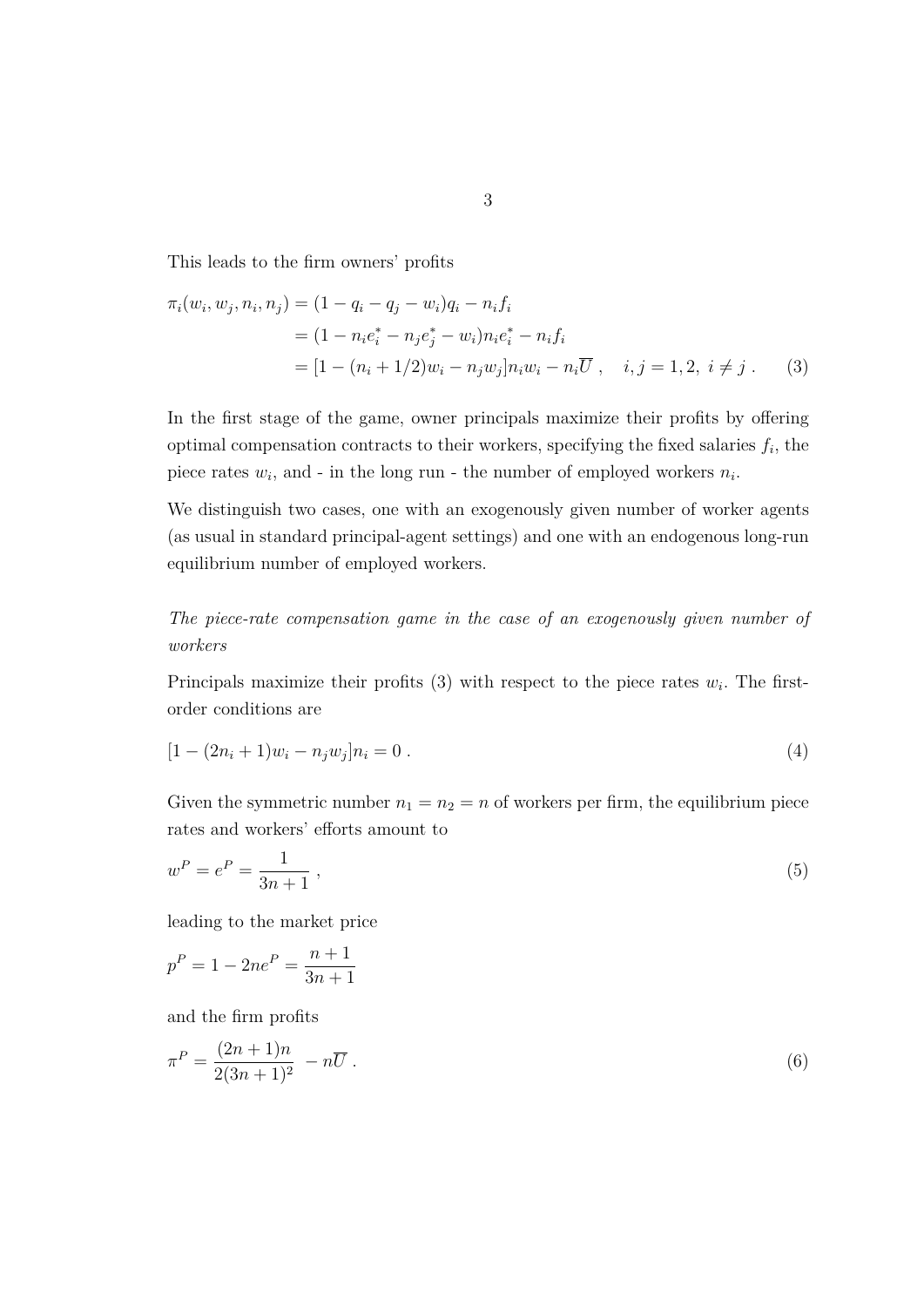While worker efforts do not depend on the reservation utility  $\overline{U}$ , the firm profits are decreasing in  $\overline{U}$ . Some numerical calculations for  $n_1 = n_2 = n$  workers per firm and a common worker reservation utility of  $\overline{U} = 0$  are presented in Table 1.

| $\eta$         | $w^P$ | $e^P$ | $p^P$ | $\pi^P$ |
|----------------|-------|-------|-------|---------|
| $\overline{2}$ | 0.143 | 0.143 | 0.429 | 0.102   |
| 3              | 0.100 | 0.100 | 0.400 | 0.105   |
| 4              | 0.077 | 0.077 | 0.385 | 0.106   |
| 5              | 0.063 | 0.063 | 0.375 | 0.107   |
| 6              | 0.053 | 0.053 | 0.368 | 0.108   |
|                |       |       |       |         |
| $\infty$       | 0.000 | 0.000 | 0.333 | 0.111   |

Table 1: Results for the piece-rate compensation game (P) with a given number *n* of workers per firm and the reservation utility  $\overline{U} = 0$ 

The piece-rate compensation scheme reproduces the market performance of unitary firms. This can be seen from the profit equation (3) which is strategically equivalent to the profit equation of unitary firms being able to decide directly on worker efforts via enforceable contracts. This equivalence holds since there is no strategic effect of the piece rates offered by one firm on the efforts of the rival firm's workers.

#### *The piece-rate compensation game in the case of endogenously determined employment levels*

When firms are not constrained by a given number of workers, they additionally maximize their profits with respect to the number  $n_i$  of employed workers. The corresponding first-order conditions are

$$
[1 - (2n_i + 1/2)w_i - n_j w_j]w_i - \overline{U} = 0.
$$
\n(7)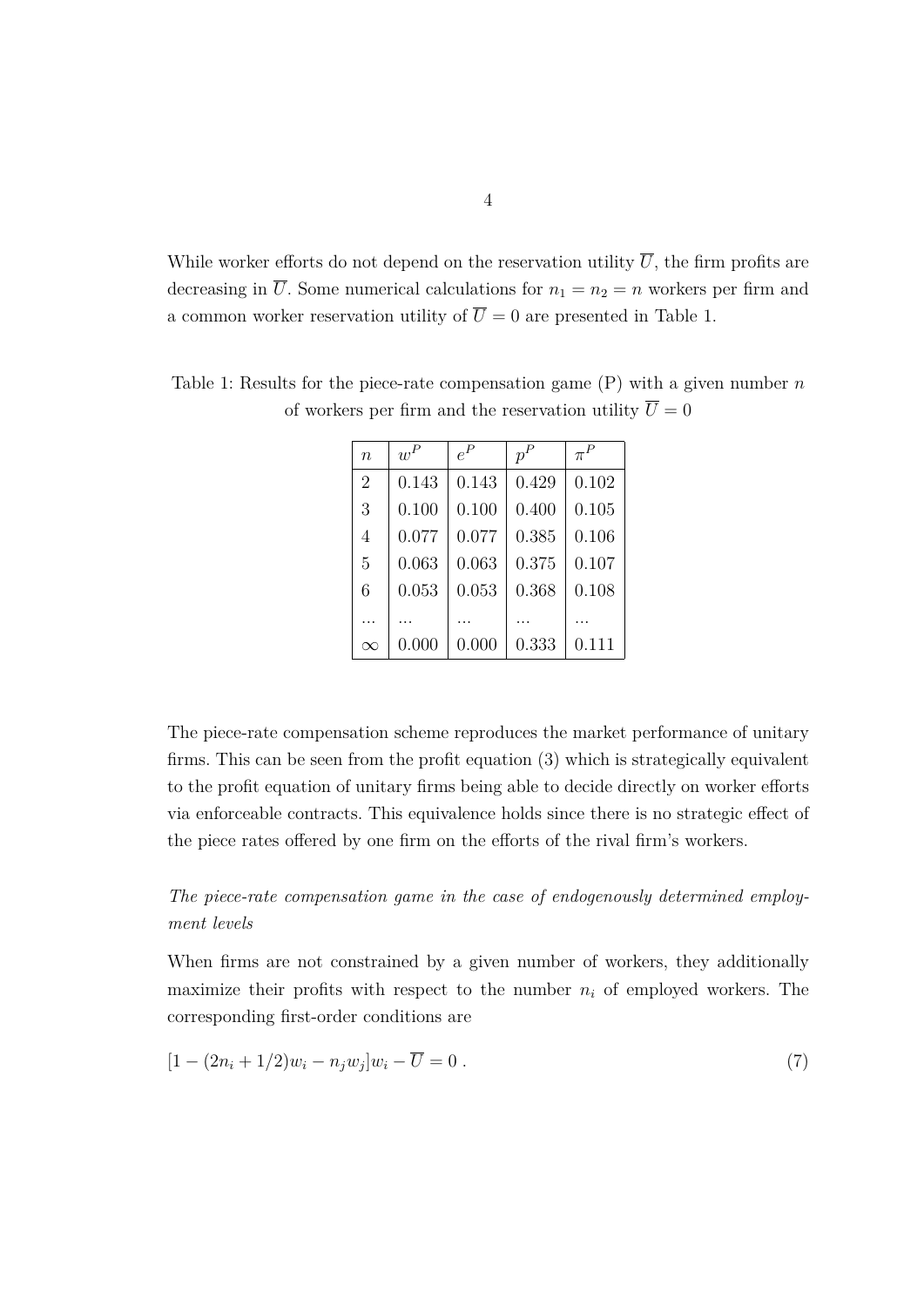Taking into account the first-order conditions  $(4)$  for the piece rates  $w_i$ , we obtain the equilibrium number of employed workers

$$
n^P = \frac{1 - \sqrt{2\overline{U}}}{3\sqrt{2\overline{U}}} \tag{8}
$$

and hence the equilibrium piece rates and efforts

$$
w^P = e^P = \sqrt{2\overline{U}}\tag{9}
$$

in terms of the workers' reservation utility only. Given the worker efforts, it is straightforward to derive the market price

$$
p^P = \frac{1 + 2\sqrt{2U}}{3}
$$

and the firm profits

$$
\pi^P = \frac{(1 - \sqrt{2U})^2}{9} \tag{10}
$$

These solutions are well-known from the standard Cournot duopoly model (see, e.g., Belleflamme and Peitz 2015, chapter 3), when the firms' unit production costs are given by  $w = \sqrt{2U}$ . Table 2 shows the numerical calculations for an endogenous number of workers per firm. In order to ensure intra-firm interaction, i.e.  $n \geq 2$ , we assume that  $\overline{U} \in [0, 1/98]$ .

The fixed salaries prove to be  $f^P = 0$  such that the compensation contracts offered by both of the firm owners to each of their workers are specified as  $\Gamma_i = \sqrt{2U} e_i$ . A comparison with Table 1 shows that worker efforts coincide. However, the firm profits are reduced for all positive reservation levels  $\overline{U} > 0$  enforcing higher worker compensations.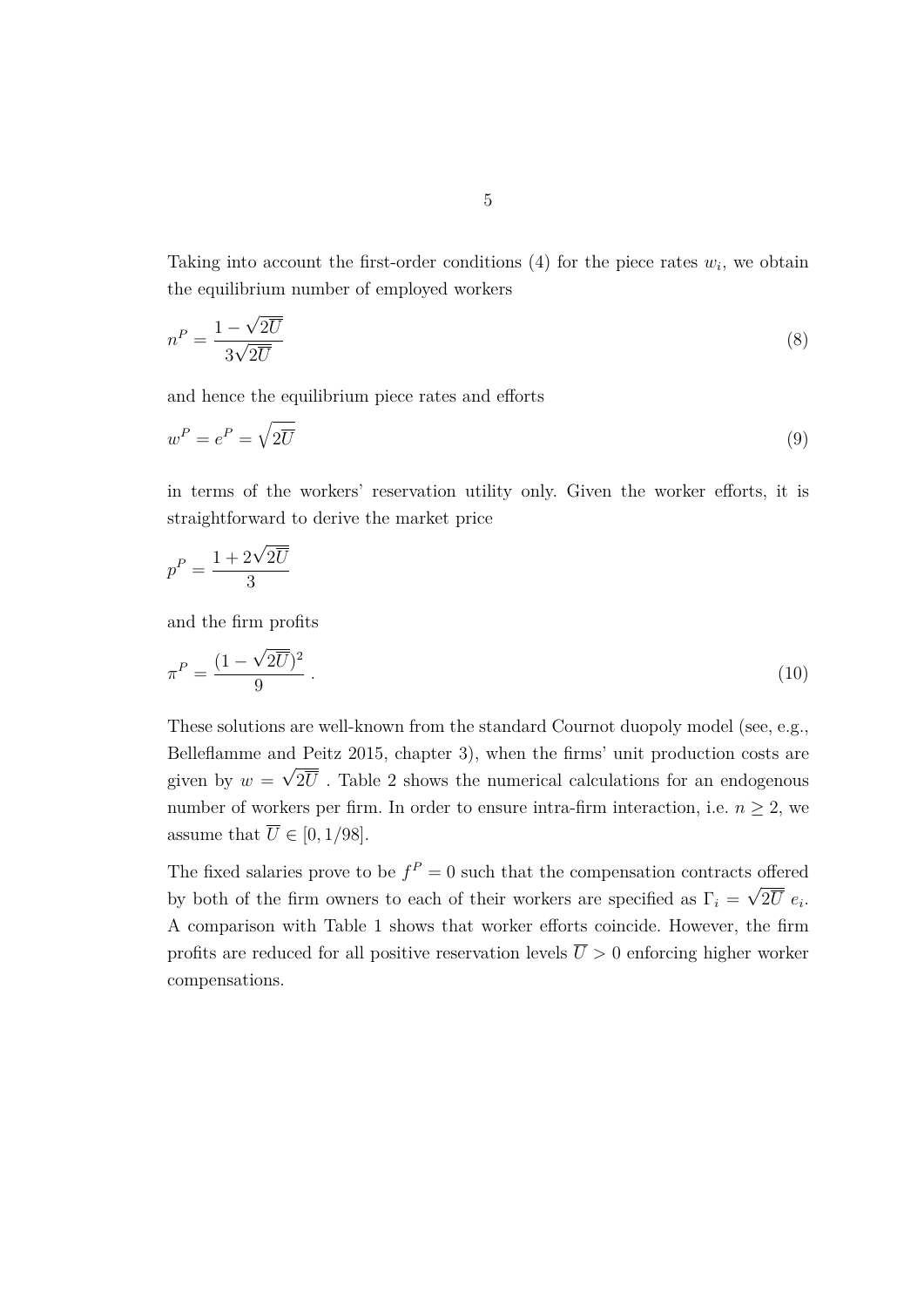| $\overline{U}$ | $n^P$          | $w^P$ | $e^P$ | $p^P$ | $\pi^P$ |
|----------------|----------------|-------|-------|-------|---------|
| 1/98           | $\overline{2}$ | 0.143 | 0.143 | 0.429 | 0.082   |
| 1/200          | 3              | 0.100 | 0.100 | 0.400 | 0.090   |
| 1/338          | 4              | 0.077 | 0.077 | 0.385 | 0.095   |
| 1/512          | 5              | 0.063 | 0.063 | 0.375 | 0.098   |
| 1/722          | 6              | 0.053 | 0.053 | 0.368 | 0.100   |
|                |                |       |       |       |         |
| 0              | $\infty$       | 0.000 | 0.000 | 0.333 | 0.111   |

Table 2: Results for the piece-rate compensation game (P) with endogenously determined employment levels

Piece-rate compensation schemes can only be implemented when the workers' absolute performance is verifiable. In practice, an appropriate monitoring device is often not available at a sufficiently low cost. Rather, owners may only be able to measure relative worker performance, e.g. through a contest or a tournament.

### **3 Contest-Based Compensation**

As an alternative to piece-rate compensation we now consider contest-based compensation schemes. As is well-known, there are several institutional set-ups appropriate to convert agents' efforts into winning probabilities in contests (see, e.g., Konrad 2009). These approaches make a strong case for the contest-success function  $\mu_{i,k} = e_{i,k}/(\sum_{k=1}^{n_i} e_{i,k}) = e_{i,k}/q_i$ , where  $\mu_{i,k}$  denotes the probability of worker *k* to win the contest of firm *i*. 2

<sup>&</sup>lt;sup>2</sup>This is a special case of the more general Tullock contest-success function  $\mu_{i,k}$  =  $e_{i,k}^r/(\sum_{k=1}^{n_i} e_{i,k}^r)$ , where the ranking-precision parameter is normalized to  $r = 1$ .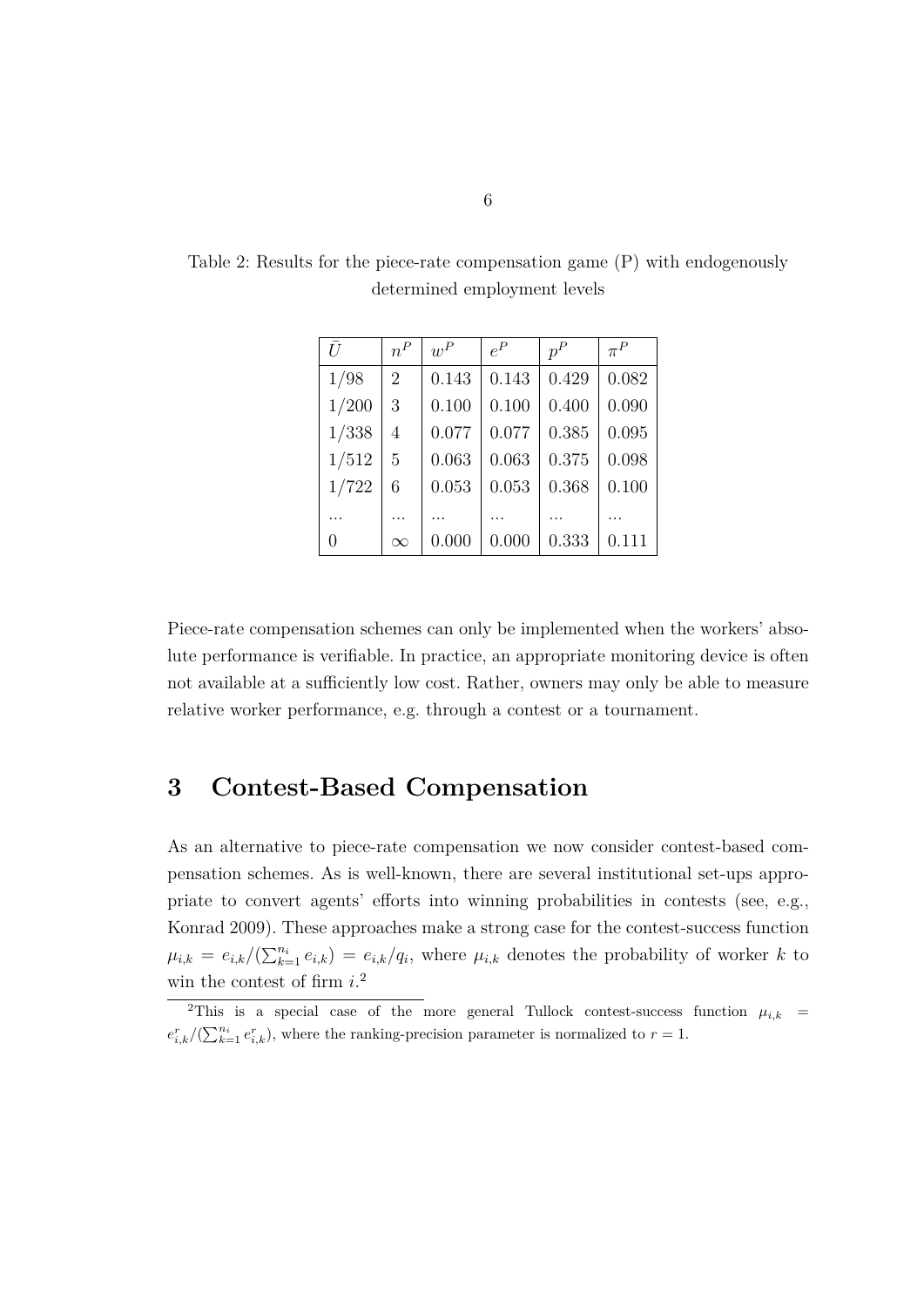As a dynamic justification, assume the winning worker is the one who is observed to be the first to reach a certain amount of production in the contest race. Then it is plausible to specify the probability of winning as  $e_{i,k}/(\sum_{k=1}^{n_i} e_{i,k})$ , which simplifies to  $1/n_i$  in a symmetric equilibrium.

Stadler and Pull (2015), inter alia, have considered a contract design with fixed firm-specific contest prizes  $V_i$  where the winners take all. This contest-based compensation game (C) has again two stages: in the first stage, owners  $i = 1, 2$  simultaneously offer compensation contracts to their workers, specifying the fixed (positive or negative) salaries  $f_i$  and fixed contest prizes  $V_i$ . Workers are awarded according to the contracts  $\Gamma_i = f_i + V_i$  when winning the contest and  $\Gamma_i = f_i$  when losing. All workers participating in the contest expect the net utilities

$$
EU_{i,k}(e_{i,k}) = f_i + (e_{i,k}/q_i)V_i - e_{i,k}^2/2 , \quad i = 1, 2, k = 1, ..., n_i .
$$
 (11)

In the second stage of the compensation game, the risk-neutral workers maximize their expected net utilities with respect to their efforts  $e_{i,k}$ . From the first-order conditions, we obtain the efforts

$$
e_{i,k}^* = e_i^* = \sqrt{(n_i - 1)V_i/n_i}
$$
\n(12)

for all workers  $k = 1, ..., n_i$  employed by firms  $i = 1, 2$ . The efforts depend positively on the firm-specific contest prizes  $V_i$  and, in contrast to the piece-rate compensation game, negatively on the number of workers  $n_i$ . This implies the expected net utilities  $EU_{i,k}(e_i^*) = f_i + [(n_i + 1)/(2n_i^2)]V_i.$ 

When the reservation utility is again given by  $\overline{U} \in [0, 1/98]$ , workers receive the fixed salaries  $f_i = \overline{U} - [(n_i + 1)/(2n_i^2)]V_i$  such that the profit functions of the firms can be written as

$$
\pi_i(V_i, V_j, n_i, n_j) = (1 - n_i e_i^* - n_j e_j^*) n_i e_i^* - n_i f_i - V_i
$$
  
= 
$$
(1 - n_i e_i^* - n_j e_j^*) n_i e_i^* - n_i \overline{U} - [(n_i - 1)/(2n_i)] V_i, i, j = 1, 2, i \neq j.
$$
  
(13)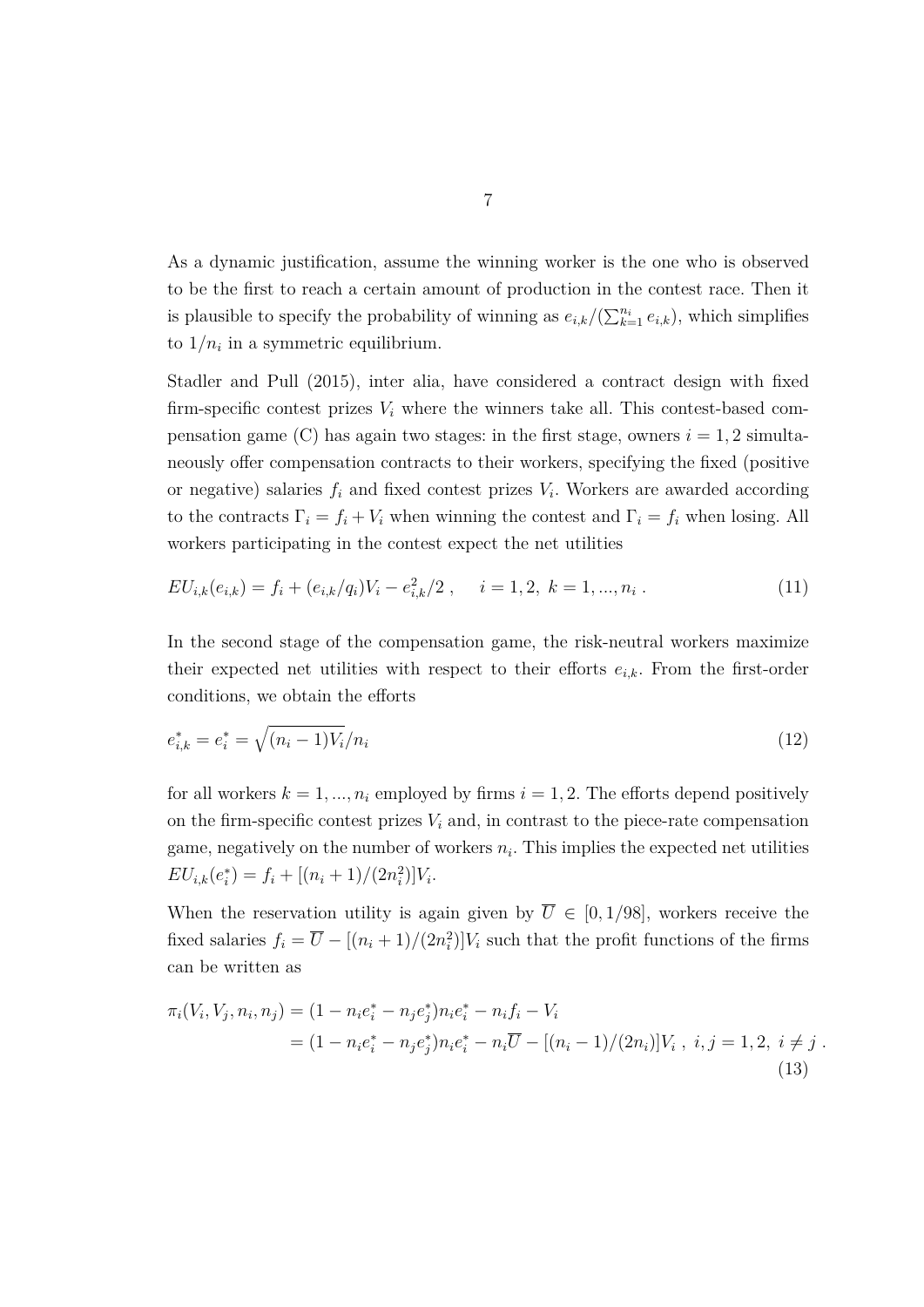In the first stage of the game, owner principals maximize their profits (13) by offering an optimal compensation contract to their workers, specifying the fixed salaries  $f_i$ , the contest prices  $V_i$ , and - in the long run - the number of employed workers  $n_i$ .

*The contest-based compensation game in the case of an exogenously given number of workers*

Given the fixed number  $n_1 = n_2 = n$  of workers per firm, the first-order conditions with respect to the contest prizes  $V_i$  imply

$$
V^* = \frac{n^2}{(n-1)(3n+1)^2} \,. \tag{14}
$$

Substituting  $V_i = V^*$  and  $n_i = n$  into (12) leads to the workers' effort

$$
e^C = \frac{1}{3n+1} \,,\tag{15}
$$

which coincides with  $e^P$  as derived in equation (5) for the piece-rate compensation scheme. The market performance with piece-rate contracts is therefore reproduced by this contest-based contract with a fixed contest prize for the winning worker.

*The contest-based compensation game in the case of an endogenously determined employment level*

This result continues to hold when we endogenize the equilibrium number of workers per firm. By maximizing the profits (13) with respect to the number of employed workers and taking into account (14), we obtain the equilibrium employment levels

$$
n^C = \frac{1 - \sqrt{2\overline{U}}}{3\sqrt{2\overline{U}}} \tag{16}
$$

and hence the equilibrium contest prizes

$$
V^C = \frac{2(1 - \sqrt{2\overline{U}})^2 \overline{U}}{3(\sqrt{2\overline{U}} - 8\overline{U})} \tag{17}
$$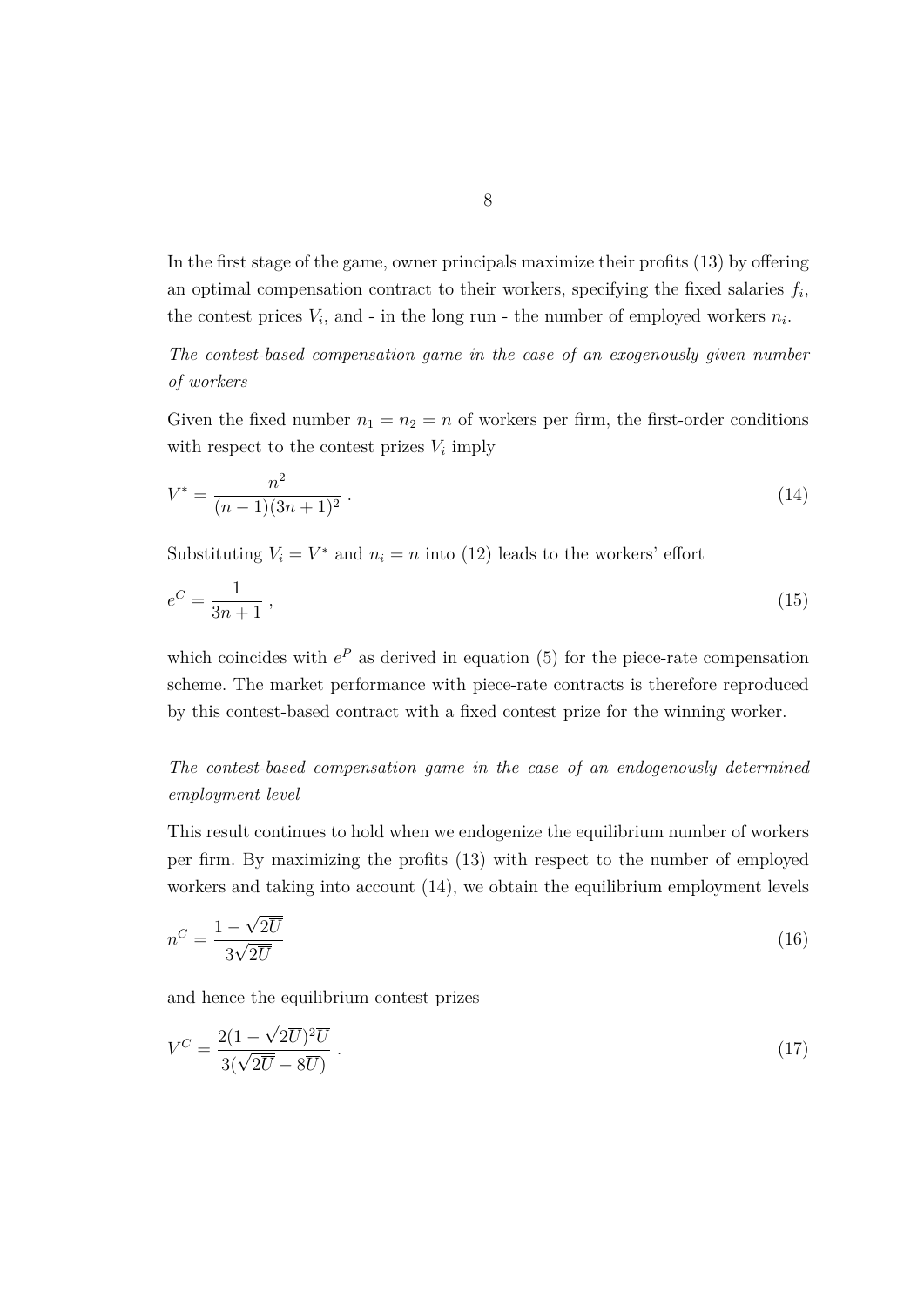Substitute (16) into (15) to obtain the equilibrium effort

$$
e^C = \sqrt{2\overline{U}} \; ,
$$

which coincides with the equilibrium worker effort (9) as resulting in the case of piece-rate compensation. Table 3 shows the numerical calculations for an endogenous number of workers per firm.

| $\overline{U}$ | $n^C$          | $V^C$ | $e^C$ | $p^C$ | $\pi^{C}$ |
|----------------|----------------|-------|-------|-------|-----------|
| 1/98           | $\overline{2}$ | 0.082 | 0.143 | 0.429 | 0.082     |
| 1/200          | 3              | 0.045 | 0.100 | 0.400 | 0.090     |
| 1/338          | 4              | 0.032 | 0.077 | 0.385 | 0.095     |
| 1/512          | 5              | 0.024 | 0.063 | 0.375 | 0.098     |
| 1/722          | 6              | 0.020 | 0.053 | 0.368 | 0.100     |
|                |                |       |       |       |           |
| 0              | $\infty$       | 0.000 | 0.000 | 0.333 | 0.111     |

Table 3: Results for the contest-based compensation game (C) with endogenously determined employment levels

The fixed salaries prove to be

$$
f^C = -\frac{12\overline{U}^2}{\sqrt{2\overline{U}} - 8\overline{U}}.
$$

 $V^C > 0$  implies that  $\sqrt{2\overline{U}} - 8\overline{U} > 0$  and therefore  $f^C < 0$ . This negative fixed salary is the price workers have to pay in order to participate in the contest.

## **4 Tournament-Based Compensation**

As a further compensation scheme, we now consider tournament-based contracts. Similar to a contest, a tournament is a competition between the firms' workers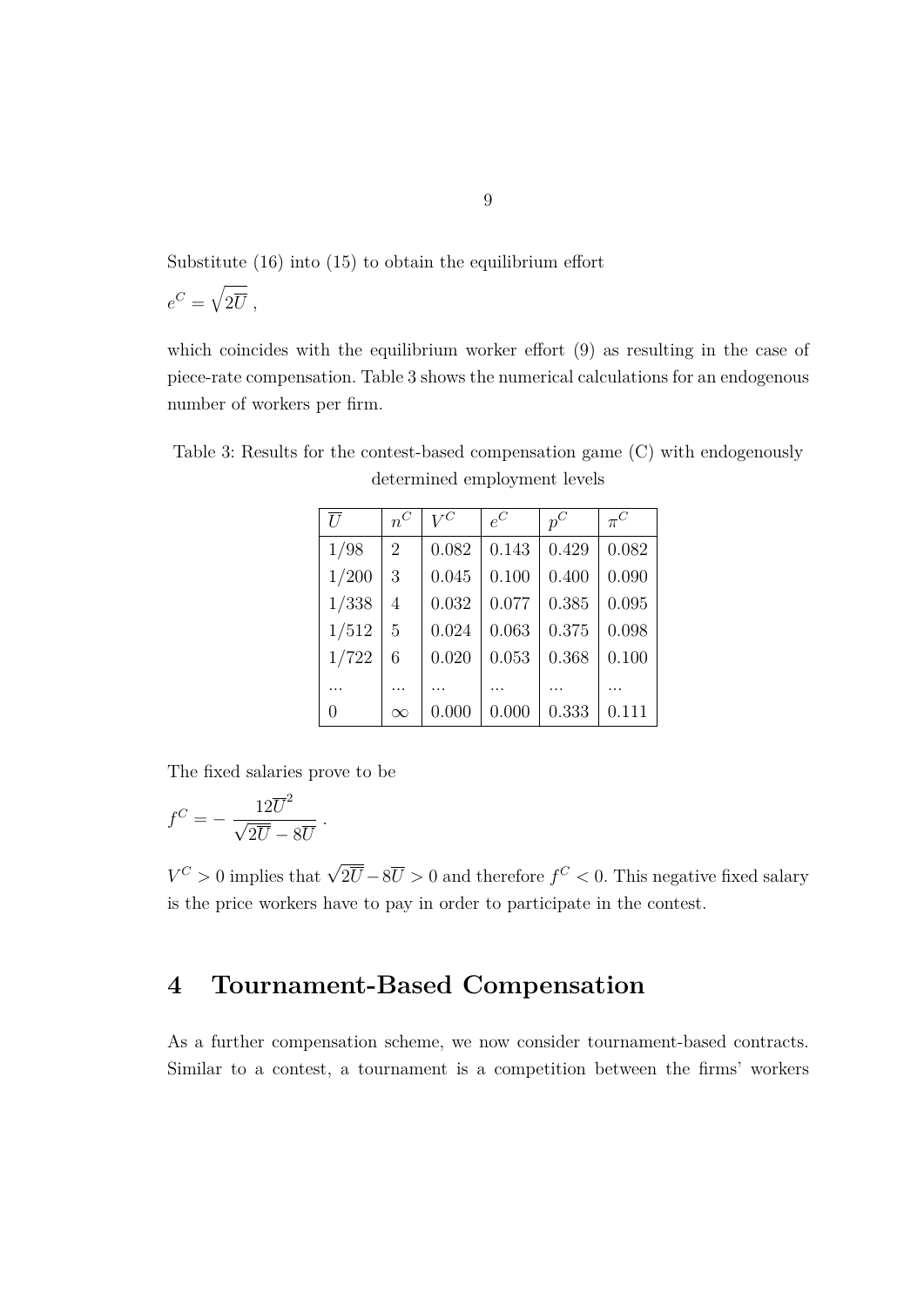who show effort to gain a prize. To explain the difference between contests and tournaments, Taylor (1995, p. 874) refers to the example of motor-car races: A contest is like 'Indianapolis 500' (try to be the first to go the allotted distance of 500 miles), while a tournament is like 'Le Mans' (try to be the farthest in the allotted time of 24 hours).

The tournament-based compensation game (T) has two stages: in the first stage, owners  $i = 1, 2$  simultaneously offer compensation contracts to their workers, specifying the fixed (positive or negative) salaries  $f_i$  and fixed tournament prizes  $V_i$  for the winners of the tournaments. Workers are awarded according to the contracts  $\Gamma_i = f_i + V_i$  when winning the tournament and  $\Gamma_i = f_i$  when losing. All workers participating in the tournaments expect the net utilities

$$
EU_{i,k}(e_{i,k}) = f_i + \mu_{i,k} V_i - e_{i,k}^2/2 \ , \quad i = 1, 2, k = 1, ..., n_i \ , \tag{18}
$$

where  $\mu_{i,k}$  denotes the probability of worker k to win the tournament of firm *i*. Again, there is a stochastic component in tournaments which determines the best performing worker even if the equilibrium efforts of all workers are equal. When a worker exerts effort  $e_{i,k}$ , his tournament performance as perceived by the owner is assumed to be  $e_{i,k} + \varepsilon_{i,k}$ , where  $\varepsilon_{i,k}$  are identically and independently distributed random variables with mean zero. In contrast to the standard rank-order tournament as introduced by Lazear and Rosen (1981), we assume that the observation of the tournament result is disturbed by the stochastic noise term, but not the workers' production process itself.

To keep the model tractable, we assume the uniform distribution  $F(\varepsilon_{i,k}) = \varepsilon_{i,k}/\sigma +$ 1/2 on the support  $\varepsilon_{i,k} \in [-\sigma/2, \sigma/2]$  such that the density  $\partial F(\varepsilon_{i,k})/\partial \varepsilon_{i,k} = 1/\sigma$  is constant. The variable  $\sigma > 0$  is a measure of observation noise (see the illustration in Figure 1). In the limit case where  $\sigma$  approaches zero, this noise is negligible such that worker effort is verifiable and piece-rate or even enforcement contracts are feasible. Increasing values of  $\sigma$  indicate increasing observation noise with respect to the workers' output performance.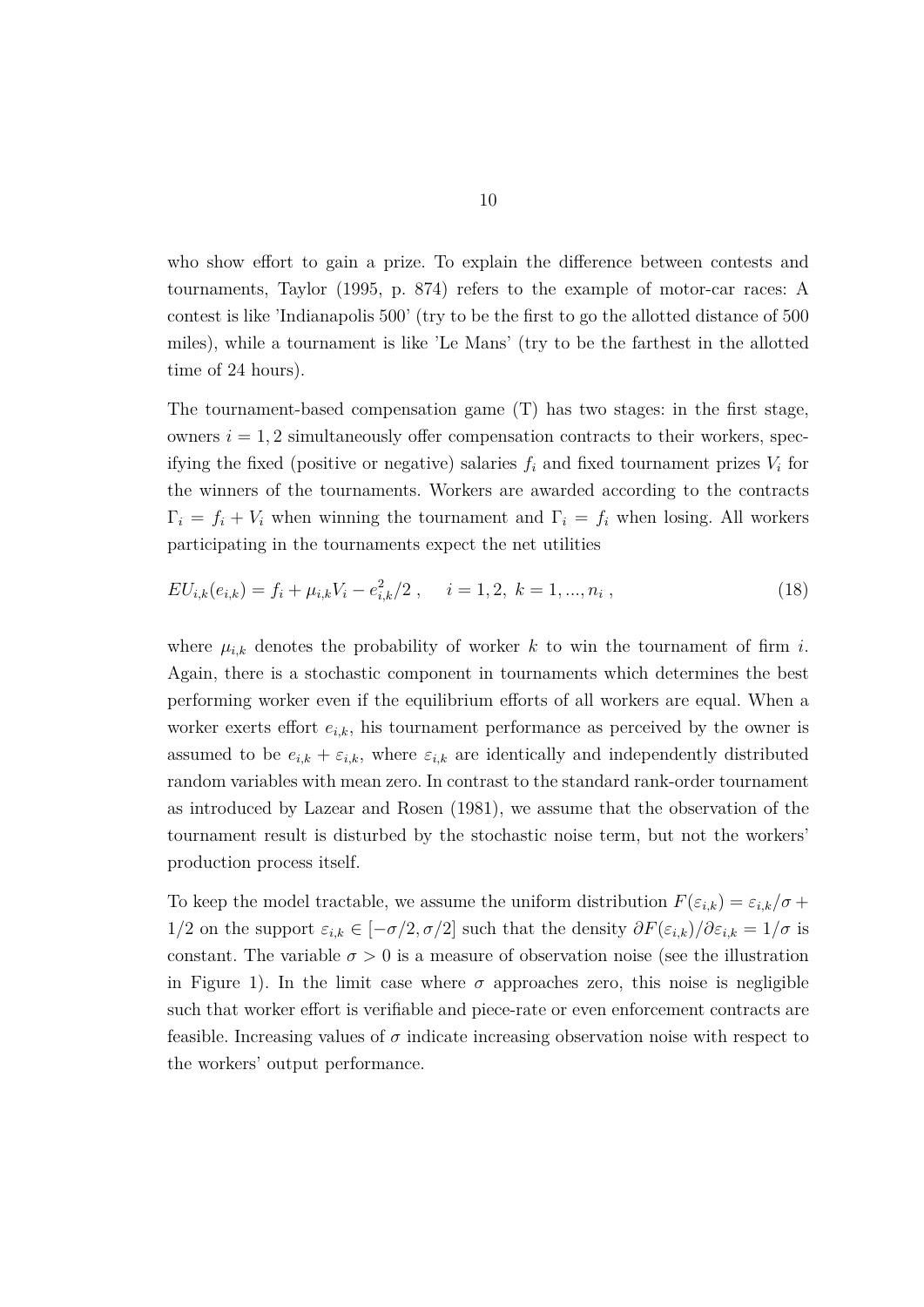Figure 1: The distribution function of the observation-noise variable  $\varepsilon_{i,k}$ 



A worker who exerts effort  $e_{i,k}$ , while all other workers in firm  $i$  exert the equilibrium effort  $e_i^*$ , wins the tournament with probability<sup>3</sup>

$$
\mu_{i,k} = \int_{-\sigma/2}^{\sigma/2} F(e_{i,k} - e_i^* + \varepsilon_{i,k})^{(n_i - 1)} (1/\sigma) d\varepsilon_{i,k} , \quad i = 1, 2, k = 1, ..., n_i .
$$

The derivative with respect to the effort  $\boldsymbol{e}_{i,k}$  is

$$
\partial \mu_{i,k} / \partial e_{i,k} = \int_{-\sigma/2}^{\sigma/2} (n_i - 1) F(e_{i,k} - e_i^* + \varepsilon_{i,k})^{(n_i - 2)} (1/\sigma)^2 d\varepsilon_{i,k} .
$$

<sup>3</sup>The general probabilities for the different ranks in the tournaments depending on the distribution functions of the error term are presented in Akerlof and Holden (2012).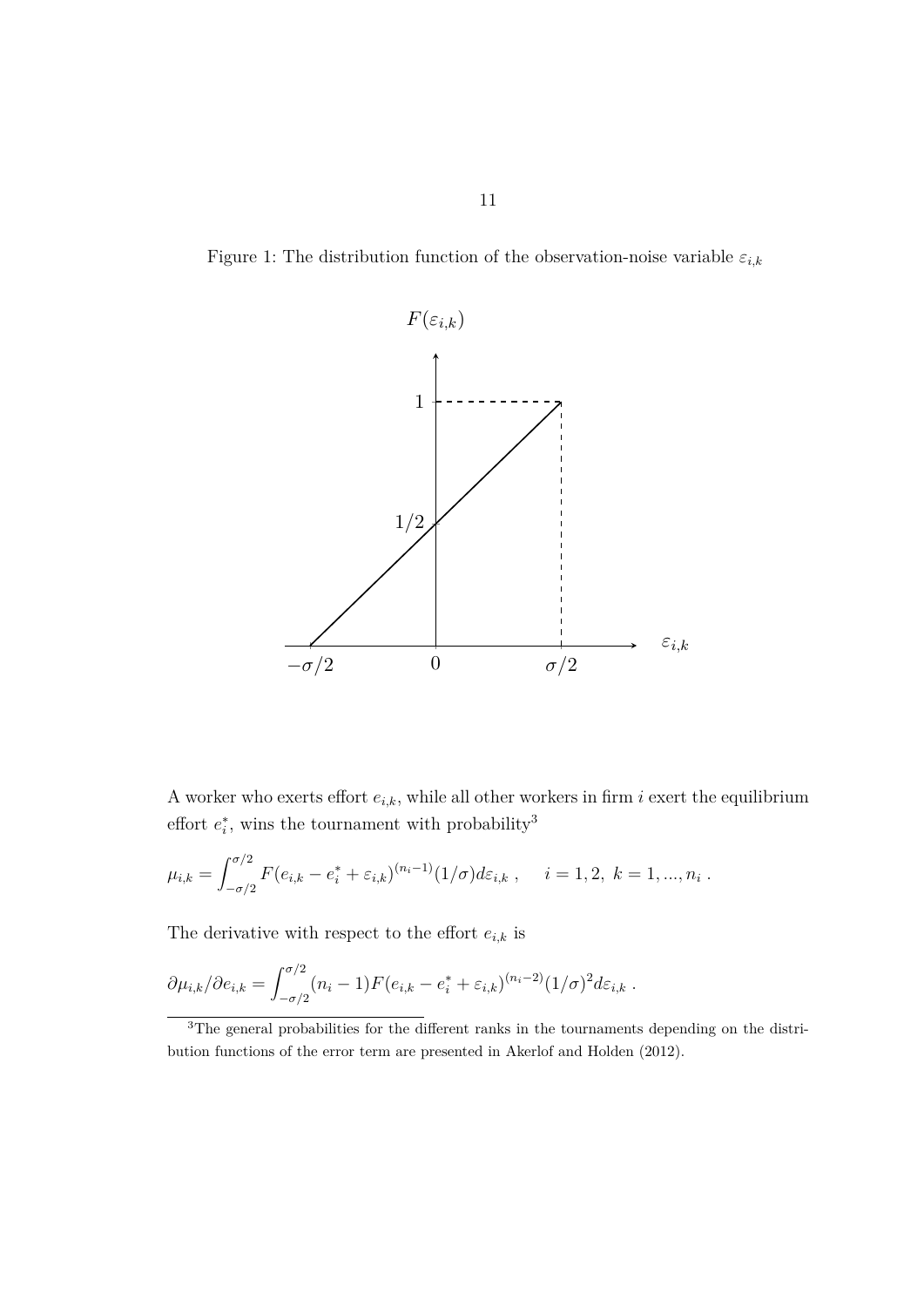In the symmetric equilibrium  $(e_{i,k} = e_i^*)$ , this derivative simplifies to

$$
\partial \mu_{i,k} / \partial e_{i,k} = \int_{-\sigma/2}^{\sigma/2} (n_i - 1) F(\varepsilon_{i,k})^{(n_i - 2)} (1/\sigma)^2 d\varepsilon_{i,k}
$$
  
=  $F(\varepsilon_{i,k})^{n_i - 1} (1/\sigma)|_{-\sigma/2}^{\sigma/2} = 1/\sigma$ ,

which depends proportionally on the density  $1/\sigma$  of the uniform distribution, but not on the number  $n_i$  of employed workers per firm.

Taking into account this derivative, it is straightforward to show that the first-order conditions of maximizing the expected net utilities (18) are

$$
e_{i,k}^* = e_i^* = V_i/\sigma \tag{19}
$$

for all risk-neutral workers  $k = 1, ..., n_i$  employed by firms  $i = 1, 2$ . This implies the expected net utilities  $EU_{i,k}(e_i^*) = f_i + (1/n_i)V_i - [1/(2\sigma^2)]V_i^2$ .

When the reservation utility is again given by  $\overline{U} \in [0, 1/98]$ , workers receive the fixed salaries  $f_i = \overline{U} - (1/n_i)V_i + [1/(2\sigma^2)]V_i^2$  such that the profit functions of the firms can be written as

$$
\pi_i(V_i, V_j, n_i, n_j) = (1 - n_i e_i^* - n_j e_j^*) n_i e_i^* - n_i f_i - V_i
$$
  
= 
$$
(1 - n_i e_i^* - n_j e_j^*) n_i e_i^* - n_i \overline{U} - [n_i/(2\sigma^2)] V_i^2 , \quad i, j = 1, 2, i \neq j.
$$
 (20)

In the first stage, owner principals maximize their profits (20) by offering an optimal compensation contract to their workers, specifying the fixed salaries  $f_i$ , the tournament prizes  $V_i$ , and - in the long-run - the number of employed workers  $n_i$ .

*The tournament-based compensation game in the case of an exogenously given number of workers*

Given the fixed number  $n_1 = n_2 = n$  of workers per firm, the maximization of the profit functions (20) with respect to the tournament prizes *V<sup>i</sup>* leads to the first-order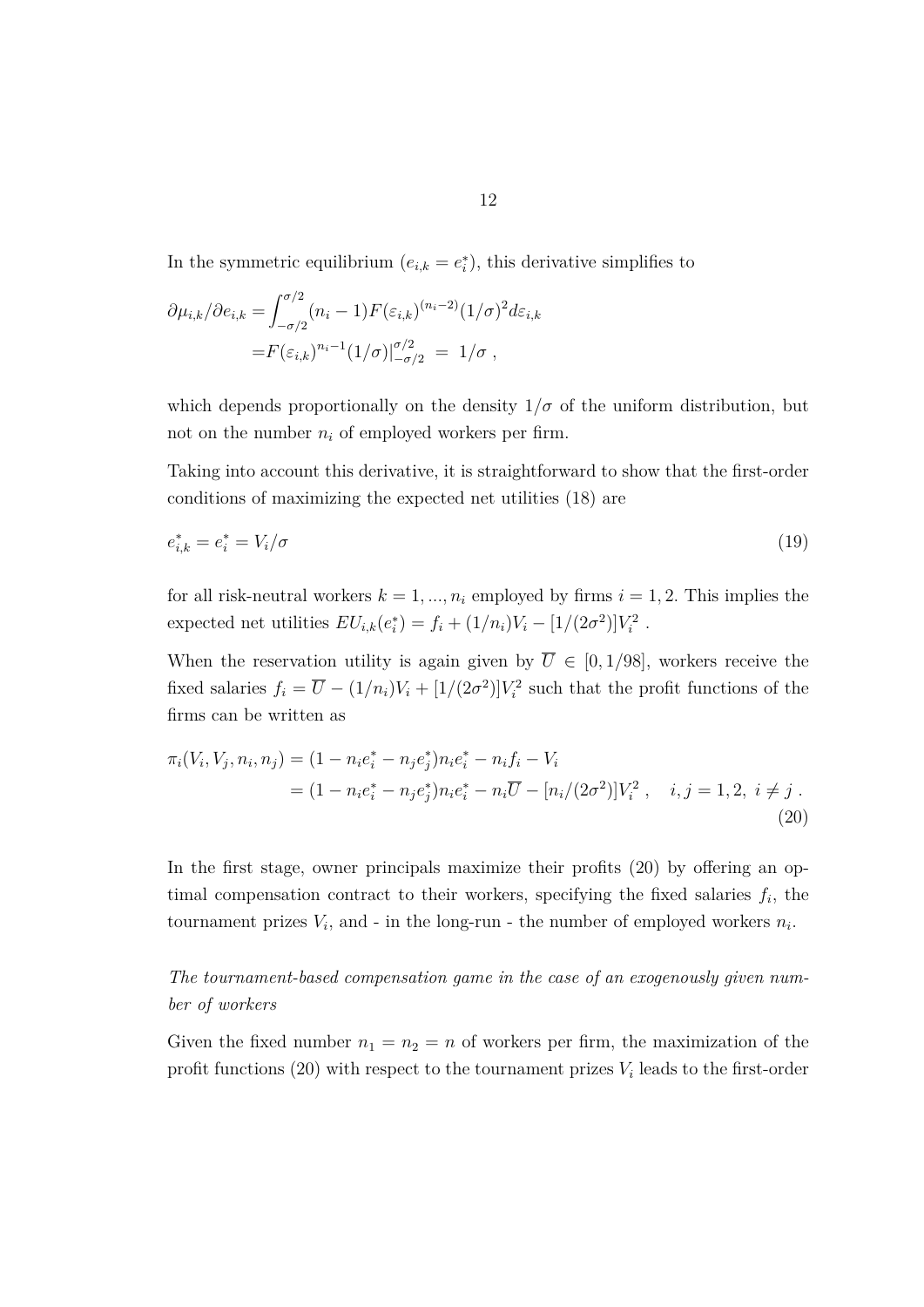conditions

$$
V^* = \frac{\sigma}{3n+1} \tag{21}
$$

Substituting  $V_i = V^*$  into (19) leads to the workers' effort

$$
e^T = \frac{1}{3n+1} \,,\tag{22}
$$

which coincides with  $e^P$  and  $e^C$  as derived in equations (5) and (15) for the previous compensation games. The market performance with piece-rate contracts can therefore also be reproduced by this tournament-based contract with a fixed prize for the winning worker.

#### *The tournament-based compensation game in the case of an endogenously determined employment level*

This result continues to hold when we endogenize the equilibrium number of workers per firm. By maximizing the profits (20) with respect to the number of employed workers and taking into account (21) and (22), we obtain the endogenous number of employed workers per firm

$$
n^T = \frac{1 - \sqrt{2\overline{U}}}{3\sqrt{2\overline{U}}},\qquad(23)
$$

which coincides with the employment levels  $n^P$  in (10) and  $n^C$  in (16). Substitution into (21) gives the equilibrium tournament prizes

$$
V^T = \sqrt{2\overline{U}} \,\,\sigma \,\,,\tag{24}
$$

which are monotonically decreasing in the density  $1/\sigma$  of the noise parameter. Substituting (23) into (22) gives the worker effort

$$
e^T = \sqrt{2\overline{U}} \; ,
$$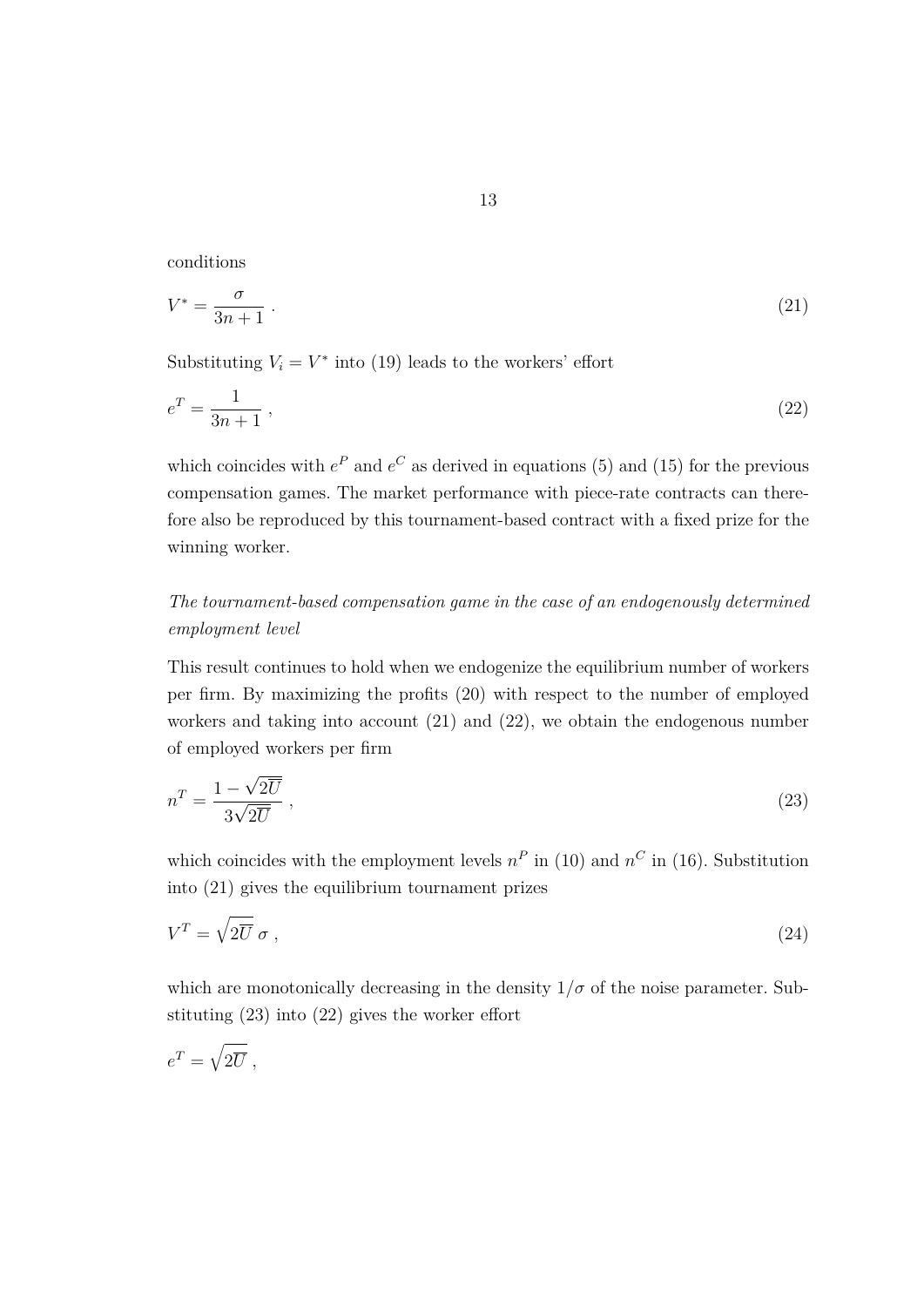which coincides with the worker effort in the previous compensation games. As a consequence it holds that  $p^T = p^C = p^P$  and  $\pi^T = \pi^C = \pi^P$ . Table 4 shows the numerical calculations for an endogenous number of workers per firm for the intermediate noise parameter  $\sigma = 1$ .

| Ū     | $n^T$          | $V^T$ | $e^{T}$ | $p^T$ | $\pi^T$ |
|-------|----------------|-------|---------|-------|---------|
| 1/98  | $\overline{2}$ | 0.143 | 0.143   | 0.439 | 0.082   |
| 1/200 | 3              | 0.100 | 0.100   | 0.400 | 0.090   |
| 1/338 | 4              | 0.077 | 0.077   | 0.385 | 0.095   |
| 1/512 | 5              | 0.063 | 0.063   | 0.375 | 0.098   |
| 1/722 | 6              | 0.053 | 0.053   | 0.368 | 0.100   |
|       |                |       |         |       |         |
| 0     | $\infty$       | 0.000 | 0.000   | 0.333 | 0.111   |

Table 4: Results for the tournament-based compensation game (T) with endogenously determined employment levels ( $\sigma = 1$ )

The fixed salaries prove to be

$$
f^T = -\frac{2(3\sigma - 1 + \sqrt{2\overline{U}})\overline{U}}{1 - \sqrt{2\overline{U}}}
$$

and are monotonically increasing in the density  $1/\sigma$ . In the extreme case of the density approaching zero (i.e.,  $\sigma \to \infty$ ), extremely high tournament prizes are necessary to encourage worker effort. In the opposite extreme case of an infinitely high density around mean zero so that uncertainty becomes negligible (i.e.,  $\sigma = 0$ ), no further incentive from tournament prizes is necessary. It is clear from the workers' participation constraints that high tournament prizes go along with low (and possibly negative) fixed salaries and vice versa.

Regardless of the type of the compensation scheme, the optimal designs  $(f^P \text{ and } w^P)$ in the case of piece-rate compensation,  $f^C$  and  $V^C$  in the case of a contest, and  $f^T$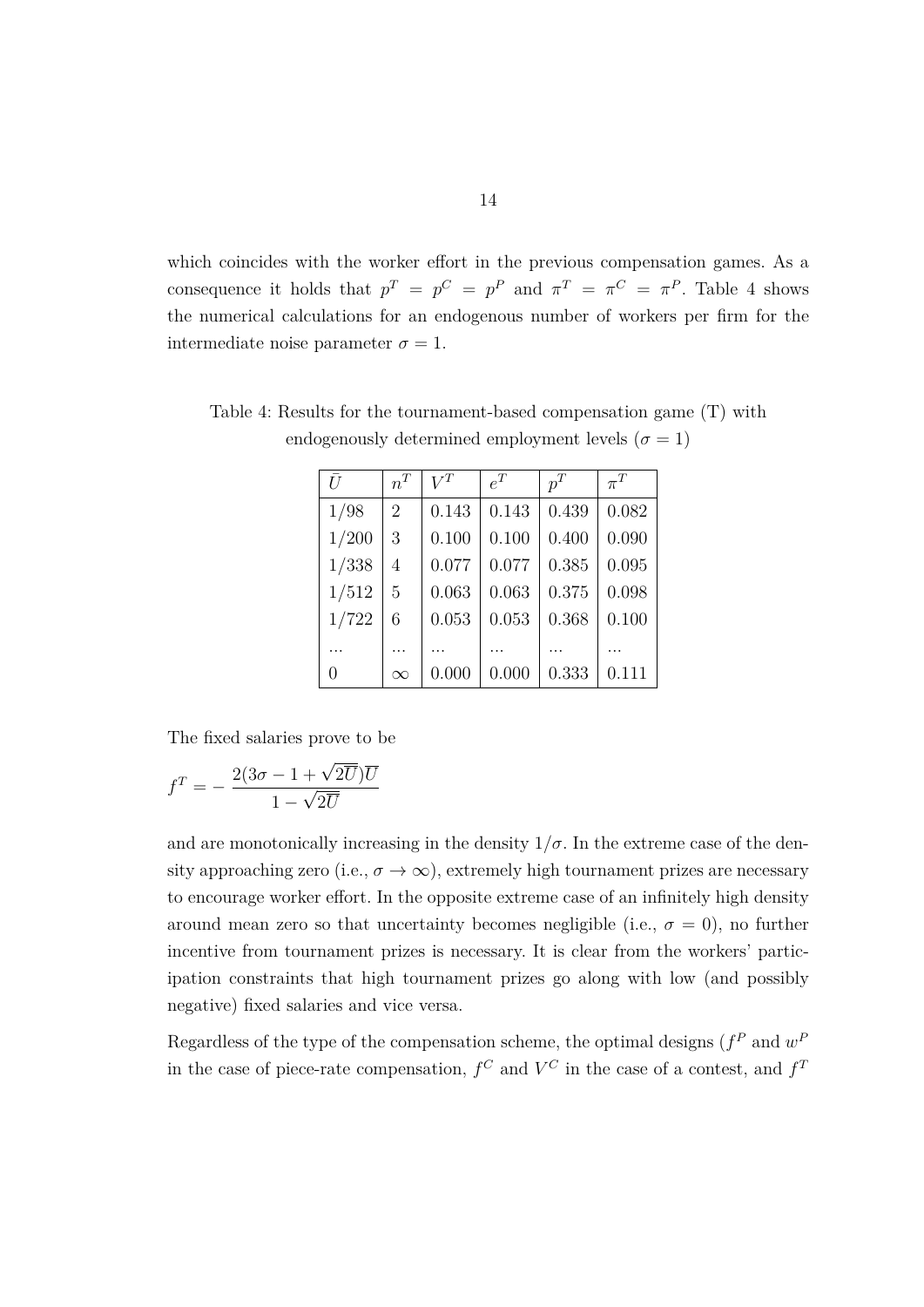and  $V<sup>T</sup>$  in the case of a tournament) induce the same number of employed workers, the same worker effort and, hence, the same market performance. Therefore, the adequate compensation scheme depends decisively on its relative implementation costs.

## **5 Summary and Conclusion**

This paper studied product market competition between firms where owners decide on the number of employed workers and implement a compensation scheme to which worker agents react by choosing efforts and, thereby, output levels. Depending on the verifiability of workers' absolute or relative performance, firm owners can offer a piece-rate, a contest-based, or a tournament-based compensation scheme in order to maximize their profits.

In practice, a verification of workers' absolute output performance is often not possible so that piece-rate contracts are not feasible. However, a contest-based compensation scheme that only relies on the verifiability of contest performance or a tournament-based compensation scheme that only relies on the verifiability of tournament performance can be implemented. Under the assumed risk-neutrality of workers, the different compensation schemes lead to the same performance of the owner principals and the same expected payments for the worker agents.

Therefore, whether a monitoring device, a contest, or a tournament should be implemented, is a question of the relative differences in the organization costs. Since a perfect monitoring device usually proves to be very expensive, this might explain the attractiveness of contests and tournaments in theory and practice.